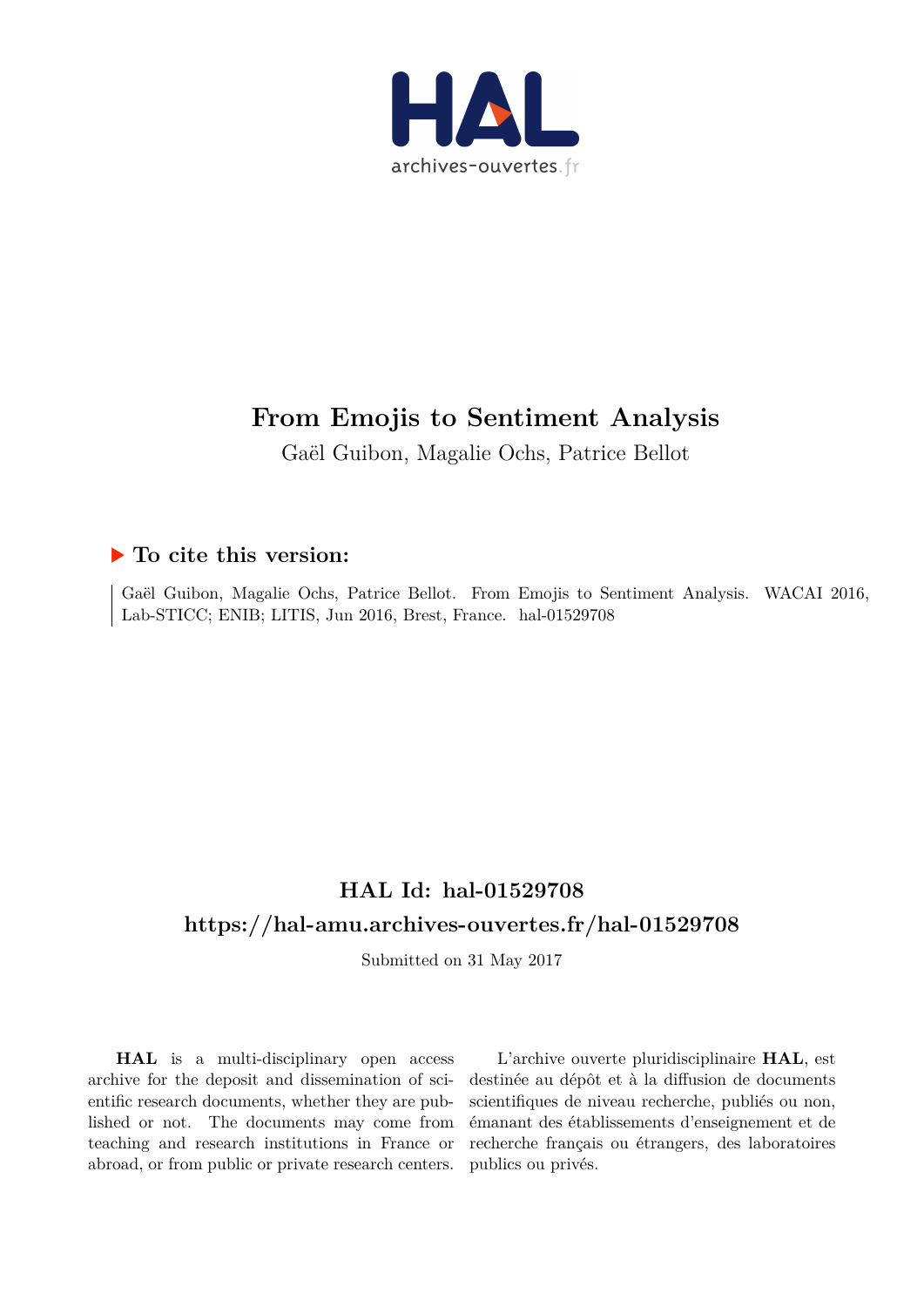## **From Emojis to Sentiment Analysis**

Gaël Guibon Aix Marseille Université, CNRS, ENSAM, Université de Toulon, LSIS UMR7296,13397 Caléa Solutions **Marseille** France gael.guibon@lsis.org

Magalie Ochs Aix Marseille Université, CNRS, ENSAM, Université de Toulon, LSIS UMR7296,13397 Marseille France magalie.ochs@lsis.org

Patrice Bellot Aix Marseille Université, CNRS, ENSAM, Université de Toulon, LSIS UMR7296,13397 Marseille France patrice.bellot@lsis.org

## **ABSTRACT**

Studies on Twitter are becoming quite common these years. Even so, the majority of them did not focused on emoticons, even less on emojis. An overview of emoticons related work has been made recently [11]. However there is still too little research work related to emojis. In this paper we draw up the work and future approaches worth considering for emoji usage in Sentiment Analysis. We aim to put necessary theoretical background before using emojis for sentiment analysis. Thus, we present an emoji usage typology along with linguistic and socio-linguistic studies on the interpretation of emojis. We also introduce approaches exploiting emojis in Sentiment Analysis. We conclude by presenting our perspectives in this domain considering the evolution of emoji usages.

## Keywords

emoji; emoticon; sentiment analysis; natural language processing

## 1. INTRODUCTION

Emojis are an unavoidable emerging data of this last years, especially for marketing, digital communication but also for information retrieval dedicated to sentiment analysis and opinion mining. In a recent report the Emoji Research Team of  $Emp$  has shown that  $92\%$  of the online population are using emojis [25]. However, while the majority of sentiment analysis works in Natural Language Processing (NLP) uses Twitter, which contains emojis and emoticons, only a few focuses on the role of emoticons for sentiment analysis, even less about emojis. In this paper we make an overview of several works done in the field of sentiment analysis exploiting emojis. Indeed, sentiment analysis studies specialized on emojis are scattered. Thus, our main objective is to draw up the different approaches which could be relevant to the usage of emojis for sentiment analysis purposes. Most of the works on sentiment analysis were focused on limited numbers of emojis and did not consider the extent of the sentiment representation they convey. In this paper our objectives are to try to represent the extent of the representation of the sentiment of emojis, and to make an overview of the works exploiting emojis for sentiment analysis, or the ones which could be relevant for it. By doing so, we intend to put the theoretical background related to the exploitation of emojis

for sentiment analysis, to highlight the different possibilities they offer. [12]

The paper is organised as follow: At first, after defining emoticons and emojis (Section 2), we present a categorization of the usages of emojis before exploring the impact it have on the emoji's interpretation (Section 3). Then, we try to find which computer science approaches could be relevant to emojis' usage for sentiment analysis (Section 4). Finally, we propose the perspectives of an approach which could be useful considering all the previous aspects (Section 5).

## 2. DEFINITIONS

In this section, we first define emoticons and emojis separately, as they are often amalgamated. Emojis being sometimes considered as simple traduction of emoticons [1].

#### 2.1 Emoticons

To define emoticons we make the distinction between two types of emoticons. This distinction is rather unofficial (meaning categorized by users<sup>2</sup>) but old enough<sup>3</sup> and separates emoticons into two types: western emoticons, and eastern emoticons. This distinction is important as most of sentiment analysis works do not consider eastern emoticons but only western emoticons.

The term emoticon is a shortcut for "emotion icon". Emoticons were considered as ASCII characters sequences [21], a succession of characters, and not an image. They usually are meant to represent only faces and facial expressions and were first used by professor Scott Fahlman in 1982 [15]. However, sometimes emoticons are used to represent objects (Figure 1) or body parts (i.e o/ -Head with an arm up-, oTZ -a man bowing- ).

Western emoticons. They are the most commonly used and known emoticons. They usually are horizontal and have a limited representativeness  $( =)$ ,  $xD$ , etc).

Eastern emoticons. Also known as "Japanese emoticons" or kaomoji, in this paper we will only refer to them as eastern emoticons. Eastern emoticons are vertical and can represent more complex faces and body positions than western emoticons. Such as  $o(0.0)$ / (surprised with an arm up),  $/(Q.Q)\ (crying, sad with arms downside), or Figure 1$ showing that emoticons can also represent objects, actions, and emotions.

## 2.2 Emojis

 $1$ http://emogi.com/

 $2$ https://en.wikipedia.org/wiki/List\_of\_emoticons

<sup>3</sup>http://marshall.freeshell.org/smileys.html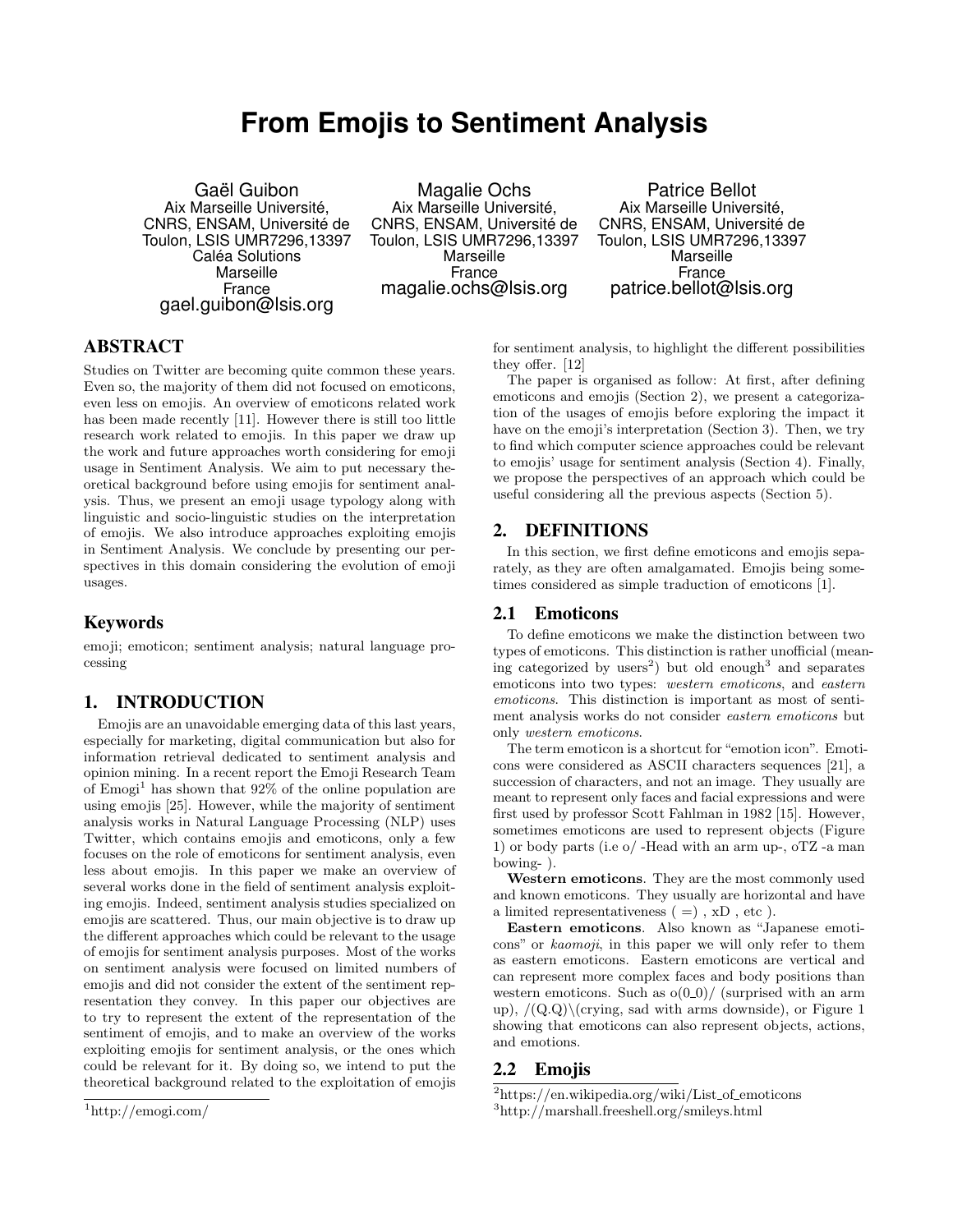

#### Figure 1: Objects in emoticons: Angry man throwing a table

Emoji is a japanese word meaning "picture characters". By opposition to emoticons, emojis are not characters but images. They were first created by Shigetaka Kurita in the late 90s using Unicode characters. They were meant to be an evolution of eastern emoticons and to represent not only faces, but also concepts, objects, etc. They first appeared on the DoCoMo mobile operator brand<sup>4</sup>, but were in fact popularized worldwide by Apple with the iPhone which included them. As shown in Table 3, emojis can represent different kind of things, and as they are pictures, they can also be combined into one single emoji.



Table 1: Example of a combined emoji

Emojis were dependent of one software architecture at first. Meaning that an emoji was represented with a unique code from the software company, and that the picture associated to the code could also be intern to the company. Since their usage rises up, the most common emojis have been standardised by Unicode<sup>5</sup>. The standardisation concerns only the code, thus different graphical representations of emojis emerged. For instance, Twitter has focused on flat design compared to other companies (flat design chestnut

, non flat design chestnut  $\bigcirc$ ). These different representations may lead to different interpretations. Miller [16] made a survey to quantify thoses differencies. For instance, in Table 2 same emojis, depending on the platform where it is displayed, may convey different emotional or cognitive states. The unicodes associated to the emojis are then not sufficient to express emotional or cognitive states. The image itself, and more particularly the emotional facial cues determined both by the Unicode and the platform, should be considered.

#### 2.3 Emojis and emoticons

Emojis enable one to represent by pictures the equivalent of several emoticons. However, some emoticons (as illustrated in Table 4 ) has no equivalent in terms of emojis, and vice versa. Moreover, the most used emojis are not only made of "faces emojis"<sup>6</sup> , at least on Twitter. Emoticons tend to slightly disappear, and especially western emoticons. This

 $6$ http://emojitracker.com/

|                                 | Apple                              | Samsung                       |
|---------------------------------|------------------------------------|-------------------------------|
| Face with<br>rolling eyes emoji | $\circ$                            | $^{\circ}$                    |
| Polarity<br>Emotions            | Slightly Negative<br>Unhappy / Sad | Positive<br>Happy / Surprised |
|                                 | Doubtful                           |                               |

Table 2: face with rolling eyes emoji: Opposite emotions and polarity

| Faces Body actions Objects Ideas Places |  |  |
|-----------------------------------------|--|--|
|                                         |  |  |

Table 3: Emojis can represent many things...

can be explained by the fact that standard emoticons (e.g.

:-)) can be easily replaced by emojis  $(\ddot{\bullet})$ . However, eastern emoticons offer more possibility in terms of customization, and as such they keep being used. In fact, where emoticons are customizable, emojis are already done. This feature reinforced the use of eastern emoticons as a customizable alternative to emojis, with a quite intensive usage in forums or chat rooms. Even more for really famous forums such as  $4chan^7$  or Reddit<sup>8</sup>, where specific emoticons can act as a community identifier. The latter forum even supported the creation of a website dedicated to eastern emoticons<sup>9</sup>. The imagination and satisfaction for a person or a group to use and possess their own type of emoticons cannot be done with out-of-the-box emojis. Moreover, now emoticons are not only made with ASCII characters anymore, as Unicode characters<sup>10</sup> are used in order to represent something extending again the customization possibilities.

Consequently, we must focus on emojis and we consider the emoticons that do not have emoji representations. Moreover, in this paper we distinguish emoticons from emojis. But they can be close to each other under several circumstances, that is why even if we focus on emojis, we also consider emoticons.

In the next section we present the different types of usage for emojis, and the impact they could have on their interpretation by one or multiple adressees.

## 3. USAGE AND INTERPRETATION OF EMO-JIS

From a semiotic point of view, emojis and emoticons are mere signs, and as such, they possess a meaning<sup>11</sup> [22]. To understand a symbol, a sign, it is important to take into account the context of its appearance.

#### 3.1 Usages

<sup>7</sup>http://www.4chan.org/

<sup>8</sup>https://www.reddit.com/

<sup>4</sup>https://www.nttdocomo.co.jp/english/index.html?param <sup>5</sup>The standardized unicode emojis can be found here:http:

<sup>//</sup>unicode.org/emoji/charts/full-emoji-list.html

<sup>9</sup>http://japaneseemoticons.me/

<sup>10</sup>Someunicodeemoticonscanbefoundhere:http://

unicodeemoticons.com/

<sup>&</sup>lt;sup>11</sup>Peirce theory of signhttp://plato.stanford.edu/entries/ peirce-semiotics/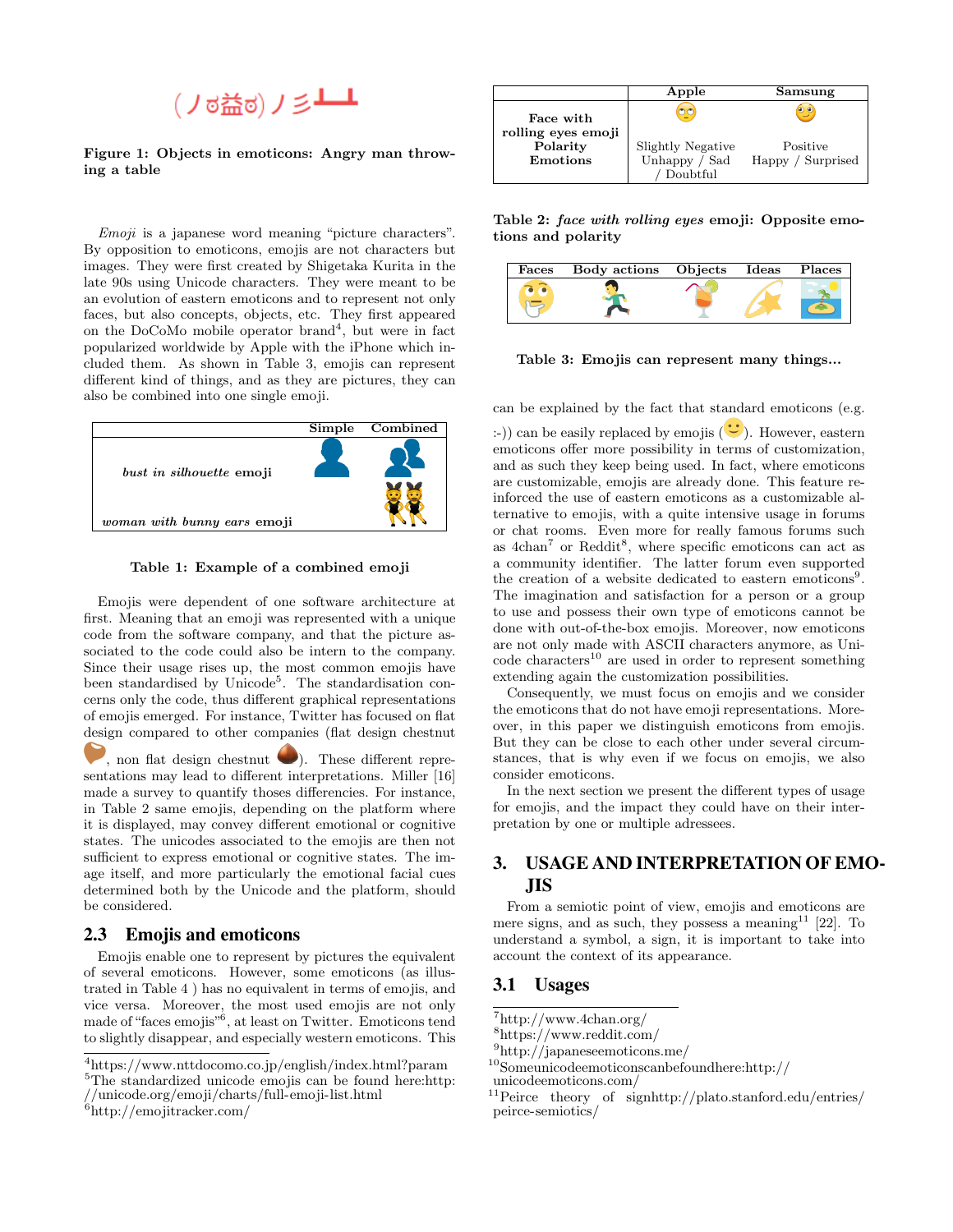

Table 4: Some exclusive emojis and eastern emoticons

In the following, we propose a typology of usages of emojis and emoticons. We first present different elements that may influence the usage of emojis, and the purpose underlying these usages.

#### Application context.

The choice to use emojis or emoticons may simply depend on the software context of display. Indeed, some limitations are inherent to the context. For instance in forums, emojis available can sometimes be seen as "ugly" and then emoticons will prevail. Also, a forum or any other platform could not have emojis implemented, leaving no choice to the user.

Table 5 demonstrates the impact the software context can have on an emoji's usage. In this case, those pictures are referred under the same key: the "dancer" emoji. But the representations being too precise, the user could not use them in order to represent a dancer, and even for other purposes, as the Samsung and Twitter emojis convey opposite informations on the gender. A recent survey using 304 participants to complete 15 emoji interpretations demonstrate the same conclusion with an average of 37 interpretations per emoji $^{12}$  [16].



#### Table 5: dancer emoji: different representations based on software context

Emojis and emoticons are widely used in Instant Messaging (IM), Text Messages (SMS) and chat rooms. We do not know yet if emojis are significantly present in email such as emoticons are, but in a study about 25% of emails contained emoticons [11].

Formal versus informal context. The emojis are mostly used in Informal Textual Conversations (called ITC) [11]. Few specific and standard emoticons are sometimes used in formal conversations (such as :-)). Indeed, the usage of emojis depends on the social relationship between the interlocutors, which is relevant to the external context.

External context of the textual conversation. An oral conversation may be carried on by the usage of an emoji. For instance the sentence "Yeah, the film was pretty good..." can be ambiguous without any additional information. However, "Yeah, the film was pretty good...  $\bullet$ " and "Yeah, the

film was pretty good...  $\mathbf{C}^n$  significantly reduce the ambiguity. In this context, or in another - a reply sentence "ofc..." for instance -, the usage of emojis can be tightly dependent to the previous oral conversation or to the event that occurred in the physical environnement. Emojis are then given a function.

In these different contexts, we can identify the principal functions for which emojis are used:

Sentiment expression. A sentence can have a neutral emotional state. Therefore, using an emoji can simply add a emotion and a polarity to this sentence. An example of this could be "Ok, I'll go there tomorrow." compared to "Ok,

I'll go tomorrow.  $\bullet\bullet$ . The former only describe an action when the latter is more about complaining.

Sentiment enhancement. A sentence may convey different emotions. For instance, "I'm really happy and a little sad for her.". The emojis may be used in this case to  $en$ hance the writer's emotions. In other words, it allows the writer to disambiguate an emotional sentence by pointing at a specific emotion when several may be present. In the previous example, the addition of an emoji give the priority to one of the two emotions happiness and sadness: "I'm really

happy and a little sad for her  $\ddot{\bullet}$ .

Sentiment modification. Another objective attended by the writer when using emojis is to modify the emotions conveyed by the text or its intensity. Indeed, in Informal Text Communication (ITC), emojis can be used to express complex emotions such as sarcasm, irony, or non textual humor by simulating facial cues. To support this, in her study Kelly [12] came to the conclusion that emojis surpassed the text. With this, putting an emoji at the end of a text expressing the exact opposite emotion of the text allows the user to reproduce sarcasm, irony, etc.

It can also be used only to lighlty modify the intensity of the conveyed emotion by lowering it. It is for instance the case when someone is complaining but with a humoristic emoji

attached, such as "I'm so sad he is dead.  $\bullet$ ". In this case, the context will determine whether or not the emoji is used as an enhancer.

The usage of emojis for sentiment enhancement or sentiment modification is illustrated by the conclusions made by Novak et al. [15]: "on average, emojis are placed at the last tier of the length of a tweet". Considering this fact, emojis are often used to enhance or modified a textual content by adding information at the emotional level, at the end of the sentence.

Notifier. Actually, emoji usages are not standardized at all and can be used as a simple notifier. As a way to keep the adressee's attention the same way it is done in F2F communication: by body gestures through emojis. A good example of this is chat rooms in which people usually greet each other on first connection. Of course it can also be the case with SMS when interlocutors only want to keep in touch

by sending a, mostly, random emoji or emoticon ( $o/$ , etc).

Thus, emojis can be used with a phatic function as one of the six functions Roman Jakobson described [10], and then have the sole objective to keep the conversation going. Kelly and Watts [13] showed user testimonial of this usage.

 $12$ http://grouplens.org/blog/investigating\

<sup>\</sup>-the-potential-for-miscommunication-using-emoji/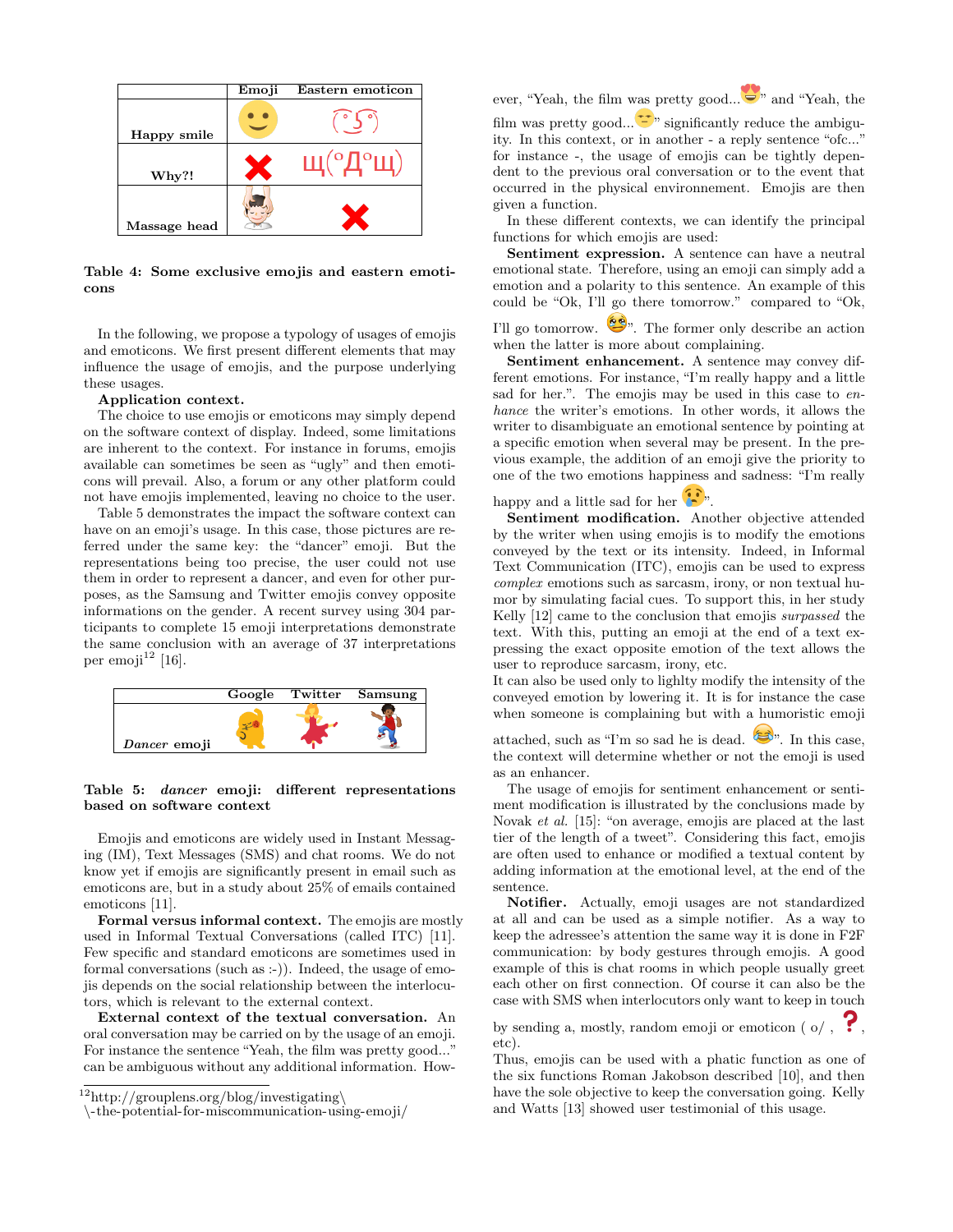Convenience. Emojis can be used to replace words and to give minimal information faster than by writing. Few research seems to have been conducted on this usage. The Emoji Sentiment Ranking corpus (ESR) [15] could be used to explore this usage. Indeed, this corpus indicates the average position of appearance of each emoji from 4% of 1.6 million tweets in 13 european languages. If a sentence is composed only of one emoji we can suppose that it is used to replace a word, used as a notifier, or to simply indicate a specific emotional state.

Other: For fun. Finally, another usage of emojis can be because the adresser think the emoji is fun and thus, that the adressee will find it fun too. But it is on the fringe of standard usages, if by standard we refer to sentiment related usages. This usage was also called "Permitted Play" by Kelly and Watts [13].

#### 3.2 Subjective intepretation of emojis

In a linguistic point of view, an emoji is nothing more than a signifier in Saussure's theory of a sign [5]. A signifier is the representation of the sign (e.g. the graphical image of the emoji), whereas the signified is the mental concept conveyed by the sign (e.g. the meaning of the emoji). As a signifier, an emoji can be interpreted differently by the adressee than the signified desired by the adresser. It is most likely that under specific circumstances the meaning of an emoji is different than under "normal" circumstances, following the theory of meaning from Palmer [19]. Palmer named it "context as meaning" when investigating on the meaning of a word by taking into account syntagmatic and paradigmatic contexts. This is why, as the main point of using emojis is to improve the message understanding, and to guide the addressee when different interpretations are possible, they enhance compter-mediated conversation (CMC) by providing contextual information [28] through facial cues and emotion signs. These signs are quite limited because their purpose is to reproduce F2F communication which also have limitations on its own: when facial expressions can be misinterpreted.

The interpration of emojis is closely dependent of the first usage category we described before: the context of appearance. Coming back to the IM and SMS context, under normal circumstances the former is more synchronous than the latter because of the time spent by the message to arrive. When interpreting an emoji, users first consider te context of the interaction: application context, conversational context, social context etc. Thus, the context in which the emoji appears are necessary to truly understand and disambiguate it. Consequently, an emoji does not have a proper signification without it. Emojis do not have an universal understanding [12]. The previous example in Table 5 strengthen this idea.

### 4. EMOJIS IN SENTIMENT ANALYSIS

In this section we first tackle the available resources for emojis, and the other ones which could be relevant. And then we make an overview of the different methods relevant to emojis.

#### 4.1 Available resources for emojis

Several resources exist for emoticons such as emoticon dictionaries<sup>13</sup> which goes from simple list of emoticons, to list of polarity values (positive, negative, neutral) associated to emoticons. However, as far as we know there are only a few open-source resources for emojis: the Unicode list which contains 1624 emojis, and, the first emoji polarity lexicon  $(Empi$  Sentiment Ranking<sup>14</sup> [15]) which is made of 751 emojis with their associated polarity annotated in context by human annotators.

Few emoticon text messages corpora such as the Mobile-ForensicTextMessageCorpus<sup>15</sup> for english, and the 88milsms corpus<sup>16</sup> [20] for french, are available. However, except from Twitter, there is yet to be an emoji text corpus.

#### 4.2 Emojis in Sentiment Analysis Models

In the following, we present a selected set of research works exploiting emoticons and emojis to improve sentiment analysis models. Indeed, sentiment analysis aims at developing systems to automatically recognize emotions, sentiments, or opinions in text. Given the context in which emojis or emoticons are used (Section 3), they represent particularly relevant cues for sentiment analysis since emoticons and emojis convey emotions.

As far as we know, emojis has not been used as often as emoticons in sentiment analysis studies. Emoticons, however, has been used a lot in association with Twitter based corpora, which represent the large majority of informal short text messages studies. Different types of approaches were used on emoticons: mainly keyword spotting and Machine Learning features. In a keyword spotting approach, emoticon dictionaries are used to extract the associated sentiment from emoticons. Then, in Machine Learning models, emoticons are considered as a feature for the model combined with other classical features such as hashtags in Twitter.

#### *4.2.1 Keyword spotting approach for emoticons*

Keyword spotting is often applied with an external resource such as an emoticon dictionary or sentiment lexicon.

Related works combined emoticon lexicons and word sentiment lexicons to improve the supervised sentiment classification. For instance, Hogenboom et al. [9] proposed to detect the sentiment associated to emoticons by using synsets. These synsets regroups emoticons by sentiment such as happiness, sadness, etc. To do so, they combined a total of eight emoticon available lists such as Computer Users  $list^{17}$ , The Canonical Smiley<sup>18</sup>, and The list of emoticons in MSN messenger<sup>19</sup>. If the emoticon was recognized in their emoticon sentiment lexicon, the emoticon's sentiment override the words' sentiments in the sentence.

Another example of keyword spotting was the one done by Neviarouskaya et al. [17]. They applied a rule-based method on chat rooms and used keyword spotting to take into account emoticons and abbreviations.

Kouloumpis et al. [14] applied keyword spotting by cre-

<sup>15</sup>http://cybersecurity.cit.purduecal.edu/content/tmcorpus. html

- <sup>17</sup>http://www.computeruser.com/resources/dictionary/ emoticons.html
- $\rm ^{18}$  http://marshall.freeshell.org/smileys.html

<sup>13</sup>Some resources can be found here: http://pc.net/

emoticons/ and http://www.datagenetics.com/blog/

october52012/index.html  $14$ http://kt.ijs.si/data/Emoji\_sentiment\_ranking/

<sup>16</sup>http://88milsms.huma-num.fr/

<sup>19</sup>http://www.msgweb.nl/en/MSN Images/Emoticon list/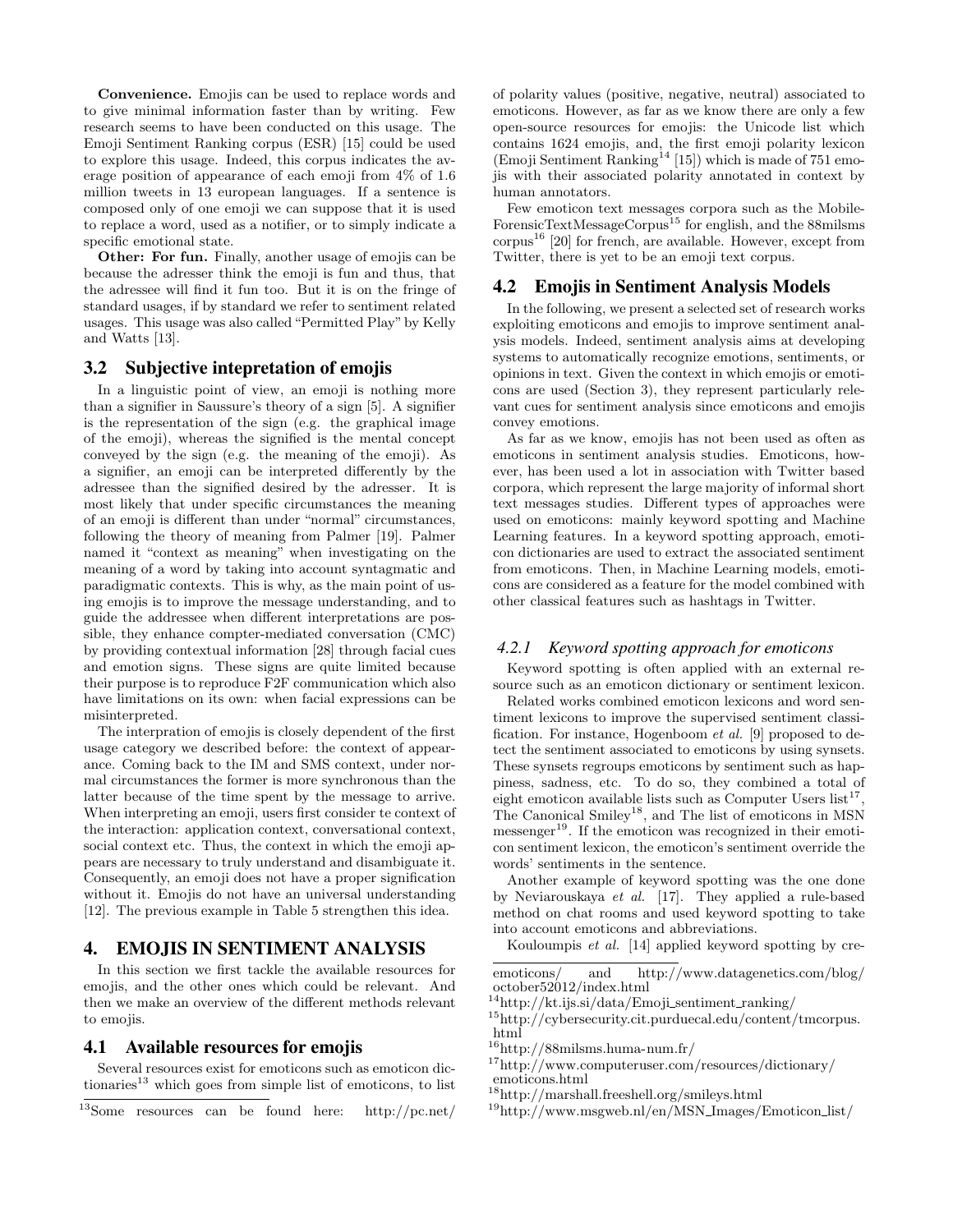ating "binary features", i.e. in this case booleans, to distinguish positive, negative or neutral emoticons. This distinction was done along with intensifiers that they describe as all-caps and character repetition.

Emoticon replacement. More recently, emoticon lexicons were also used by Balahur [3]. They replaced the emoticon by their associated polarity, using the SentiStrength<sup>20</sup> emoticon sentiment lexicon. With this, they only retrieve whether an emoticon is negative or positive, and delete the neutral emoticons.

#### *4.2.2 Machine Learning approaches for emoticons*

In machine learning approaches emoticons are used as a feature among others. The way this feature is used or represented differ from a research work to another.

Emoticons as verified sentiment label. Pak et al. [18] used a selected set of emoticons (mainly ":)" for positive, and ":(" for negative) to collect positive and negative sentiment tweets from Twitter. So they considered emoticons as verified sentiment label, i.e. label trustworthy enough for being used as a reference to train models. Meaning that, emoticon traduce sentence polarity. After using emoticons to lead the corpus creation, part of speech tags (PoS tags), i.e. verb, adjective, etc., were used as features to learn sentiment analysis models. They predicted PoS tags using the PennTreebank<sup>21</sup> tagset and the PoS tagger TreeTagger<sup>22</sup>. Then they examine the tag distributions by polarity in order to see if positive, negative, or neutral tweets have specific PoS tags patterns.

Number of emoticons. Becker et al. [4] used the numbers of positive, negative and neutral emoticons as features. They first used polarized bag-of-words features, representing a text as a set of words without order [7], each word being a feature. Then combined these features with the number of emoticons by polarity.

N-grams features with emoticons. In [26], Thelwall et al. used MySpace comments annotated by humans as a test set. Annotators were given a booklet containing emoticons with explanations. They determine the influence of emoticons on machine learning algorithms by comparing the SentiStrength<sup>23</sup> method with varying methods such as ngrams features, n-grams features with emoticons, etc. The more the data, the more emoticons created noise which decreased the sentiment analysis performance.

Emoticons as binary features. Binary features can be seen as booleans, and were used by Selmer et al. [24] after considering emoticons in the preprocessing phase. Then, with this binary representation of the text they used emoticon as another feature, another word.

Considering those approaches, emojis could be used to distinguish polarity of sentences just like emoticons. However, like emoticons, emojis can represent more than positive, negative, and neutral sentiments, but also fear, surprise, joy, etc. Even if Hogenboom [9] tackled these aspects for emoticons, it is yet to be done for emojis, which can convey more precise sentiments and emotions as we saw in Section 3.

However, in all those works, emoticons were rarely the

main point, but only taken as another additionnal feature or a noise to be taken care of.

#### *4.2.3 Approaches for emojis*

As far as we know, no sentiment analysis model take into account emojis. Since emojis contains most of the emoticons. Some of these works could represent a good baseline for emojis as they allow to obtain premisses like the fact that Support Vector Machine [8] usually gives better results than Naive Bayes [23, 6] at least when using unigram features on temporal and domain dependency, but not on topic dependency. But the corpus used for these conclusions were different than the ones usually used for emojis (ITC). Moreover, emoticons were often reduced to a list of several western emoticons.

As for emojis, the emoticon based approaches for sentiment analysis could be repeated, but they ought to be used in a more specific way and with more granularity. Indeed, we previously presented the subtilities of the usages of emojis (Section 3), but those are slightly different from emoticon usages. Thus some emoticons caterogizations would not be sufficient. For instance, Hogenboom et al. [9] only took into account the "intensification", "negation", and "only sentiment" of an emoticon's impact on sentiment value, which is more discrete that the one we presented in section 3. Plus, the n-gram approaches could not be relevant for emojis as they are only codes refering to images.

Related work on emoticons and emojis focused on the polarity of the text, considering the polarity of the emoticon, or considering the emoticon as a simple additionnal feature. We suggest that when this could have been really useful for sentiment polarity classification using emoticons, sentiment type identification using emojis would need to go further.

## 5. PERSPECTIVES

Most of the work exploiting emojis or emoticons for sentiment analysis consider only one usage of them: sentiment expression. In other words, they suppose that the emojis convey the emotions or sentiments of the entire sentence. However, emojis are also used for sentiment enhancement and sentiment modification. In sentiment analysis, sentiment enhancement and sentiment modification were never taken into account.

Given all the elements reported before (Sections 2, 3), we can assume emojis are very ambiguous and not reliable at all when taken out-of-the-box. Because they are ambiguous, emojis are rather difficult to use for sentiment analysis purposes. This is why it is important to identify the emoji usage type before using them. In the following we explore how emoji usage identification could be applied in sentiment analysis first. Then how emboddied conversational agents could benefit from emoji studies and recognition.

Application in Sentiment Analysis. In these perspectives, we first only consider three emoji usage cases: sentiment expression, sentiment enhancement, and sentiment modification. In order to identify those three usages, we make the premisses of a methodology using the first emoji sentiment lexicon (ESR [15]) and standard usages for sentiment analysis in short informal texts. Given a corpus made of informal text sentences containing at least one emoji, a methodology which goes by the following steps could be applied:

<sup>20</sup>http://sentistrength.wlv.ac.uk/

<sup>21</sup>https://www.cis.upenn.edu/˜treebank/

 $^{22}$ http://www.cis.uni-muenchen.de/~schmid/tools/

TreeTagger/

<sup>23</sup>http://sentistrength.wlv.ac.uk/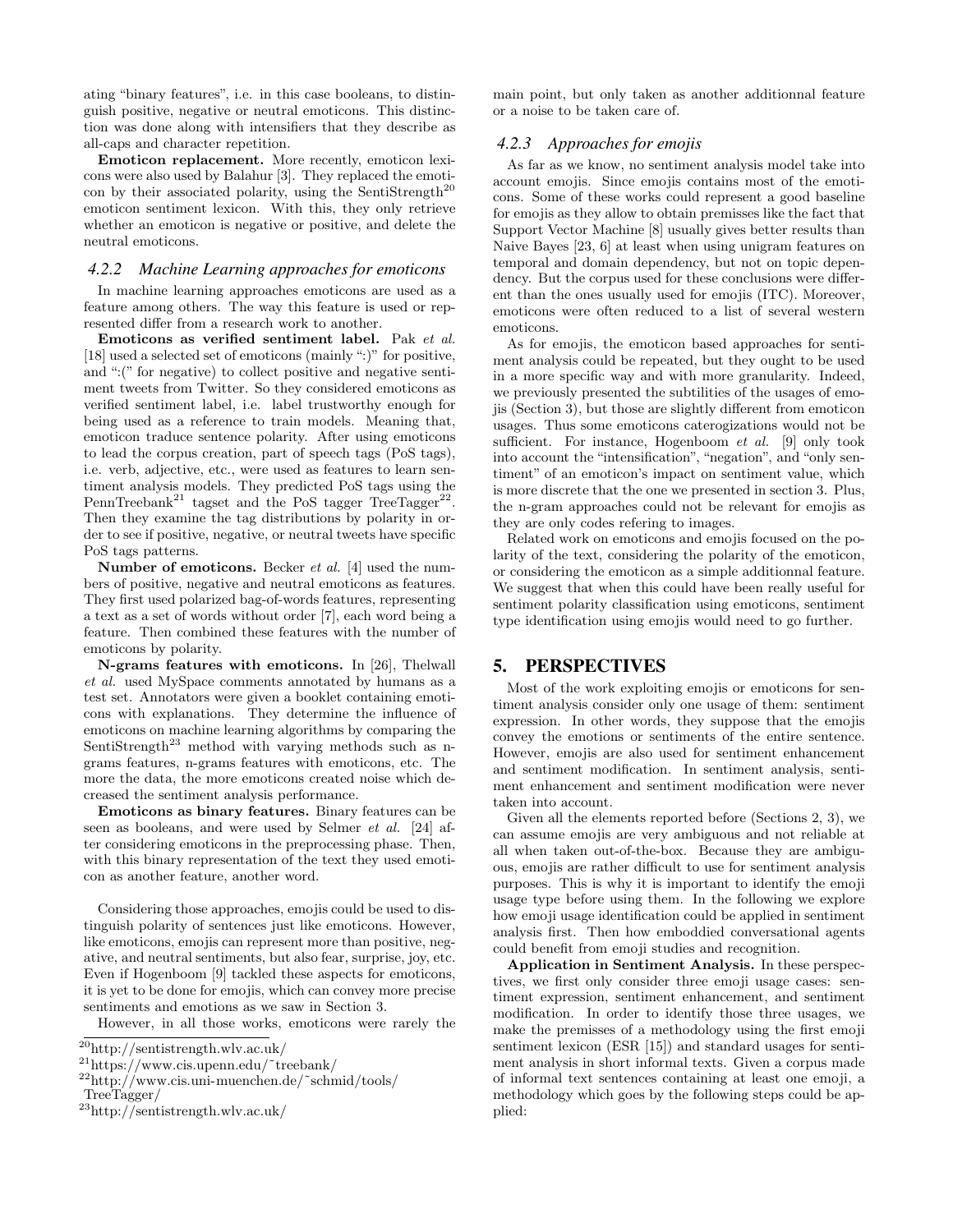- 1. Preprocessing: by removing sentences only made of emojis then normalizing slang words and abbreviations using dictionaries $^{24}$
- 2. Sentence polarity detection: Using an existing sentiment analysis system such as SentiStrength [27] which already ships several dedicated lexicons and resources. Also, we could use SVM with unigram features for words (bag-of-words) combined with sentiment lexicons such as SentiWordNet [2].
- 3. Emoji polarity detection: Using the ESR [15] to obtain the sentiment from emojis.
- 4. Emoji polarity (3) and sentence polarity (2) comparison: to distinguish sentiment expression (neutral to positive or negative), sentiment enhancement (emoji polarity equal to sentence polarity), or sentiment modification (emoji polarity different to sentence polarity).

The final step enables us to automatically label sentences with their usages: sentiment expression, enhancement, or modification. Then, this labeled corpus can be used to train a model to automatically identify the usages of a sentence.

Moreover, we can work on specific usage by considering a subset of the corpus containing only sentences and emojis used with a specific usage. This can be particularly useful in a sentiment analysis task. The sentiment modification emoji usage being contradictory by making the emoji polarity different from the sentence polarity, we can remove or ignore all sentences containing this label. Doing this we could significantly reduce the amount of ambiguous emoji usages, and lead to a more reliable train set. Fitting for training a classification model through SVM for instance.

Application in human - ECA interaction. Embodied Conversational Agents (ECA) or avatars may express emotions through their facial expressions. Emoji, often characterizing emotion through faces, may then be used to identify the agent's facial expressions in several ways:

- In a virtual environment, if the user types messages with emojis, the emojis representing faces can be used to automatically change the facial expressions of the avatar.
- During a chat dialog with an ECA, the emojis typed by the user can be exploited by the ECA as a cue on the emotion the user wants to express. Thus, emojis along to textual human content allows to access the facial expression the user wants to express. An ECA could be based on this information to map its showed expressions to the textual content the same way a human does. Plus, in real F2F conversations, human sometimes make mistakes or do not manage to show the desired facial expression. For instance when a person wants to show a smiling face without being in the mood to do it. With emojis this problem do not appear and makes them less complex.

We will then first develop the sentiment analysis approach and implement it in future work.

## 6. REFERENCES

- [1] A. Amalanathan and S. Margret Anouncia. Social network user's content personalization based on emoticons. 8(23).
- [2] S. Baccianella, A. Esuli, and F. Sebastiani. SentiWordNet 3.0: An enhanced lexical resource for sentiment analysis and opinion mining. In LREC, volume 10, pages 2200–2204.
- [3] A. Balahur. OPTWIMA: Comparing knowledge-rich and knowledge-poor approaches for sentiment analysis in short informal texts. In Second Joint Conference on Lexical and Computational Semantics (\* SEM), volume 2, pages 460–465.
- [4] L. Becker, G. Erhart, D. Skiba, and V. Matula. Avaya: Sentiment analysis on twitter with self-training and polarity lexicon expansion. In Second Joint Conference on Lexical and Computational Semantics (\* SEM), volume 2, pages  $333-340$ .
- [5] F. De Saussure. Cours de linguistique générale. Grande Bibliothèque Payot, critique edition.
- [6] A. Go, R. Bhayani, and L. Huang. Twitter sentiment classification using distant supervision. 1:12.
- [7] H. Hamdan, F. Béchet, and P. Bellot. Experiments with DBpedia, WordNet and SentiWordNet as resources for sentiment analysis in micro-blogging. In Second Joint Conference on Lexical and Computational Semantics (\* SEM), volume 2, pages 455–459.
- [8] M. A. Hearst, S. T. Dumais, E. Osman, J. Platt, and B. Scholkopf. Support vector machines. 13(4):18–28.
- [9] A. Hogenboom, D. Bal, F. Frasincar, M. Bal, F. de Jong, and U. Kaymak. Exploiting emoticons in sentiment analysis. In Proceedings of the 28th Annual ACM Symposium on Applied Computing, pages 703–710. ACM.
- $[10]$  R. Jakobson. Essais de linguistique générale.
- [11] T. A. Jibril and M. H. Abdullah. Relevance of emoticons in computer-mediated communication contexts: An overview. 9(4).
- [12] C. Kelly. Do you know what i mean  $\geq$ : (: A linguistic study of the understanding ofemoticons and emojis in text messages.
- [13] R. Kelly and L. Watts. Characterising the inventive appropriation of emoji as relationally meaningful in mediated close personal relationships.
- [14] E. Kouloumpis, T. Wilson, and J. D. Moore. Twitter sentiment analysis: The good the bad and the omg! 11:538–541.
- [15] P. Kralj Novak, J. Smailović, B. Sluban, and I. Mozetič. Sentiment of emojis.  $10(12):e0144296$ .
- [16] H. Miller, J. Thebault-Spieker, S. Chang, I. Johnson, L. Terveen, and B. Hecht. "blissfully happy" or "ready to fight": Varying interpretations of emoji.
- [17] A. Neviarouskaya, H. Prendinger, and M. Ishizuka. EmoHeart: Conveying emotions in second life based on affect sensing from text. 2010:1–13.
- [18] A. Pak and P. Paroubek. Twitter as a corpus for sentiment analysis and opinion mining. In *LREc*, volume 10, pages 1320–1326.
- [19] R. F. Palmer. Semantics. Press Syndicate of the University of Cambridge, second edition edition.

<sup>24</sup>http://www.noslang.com/dictionary/